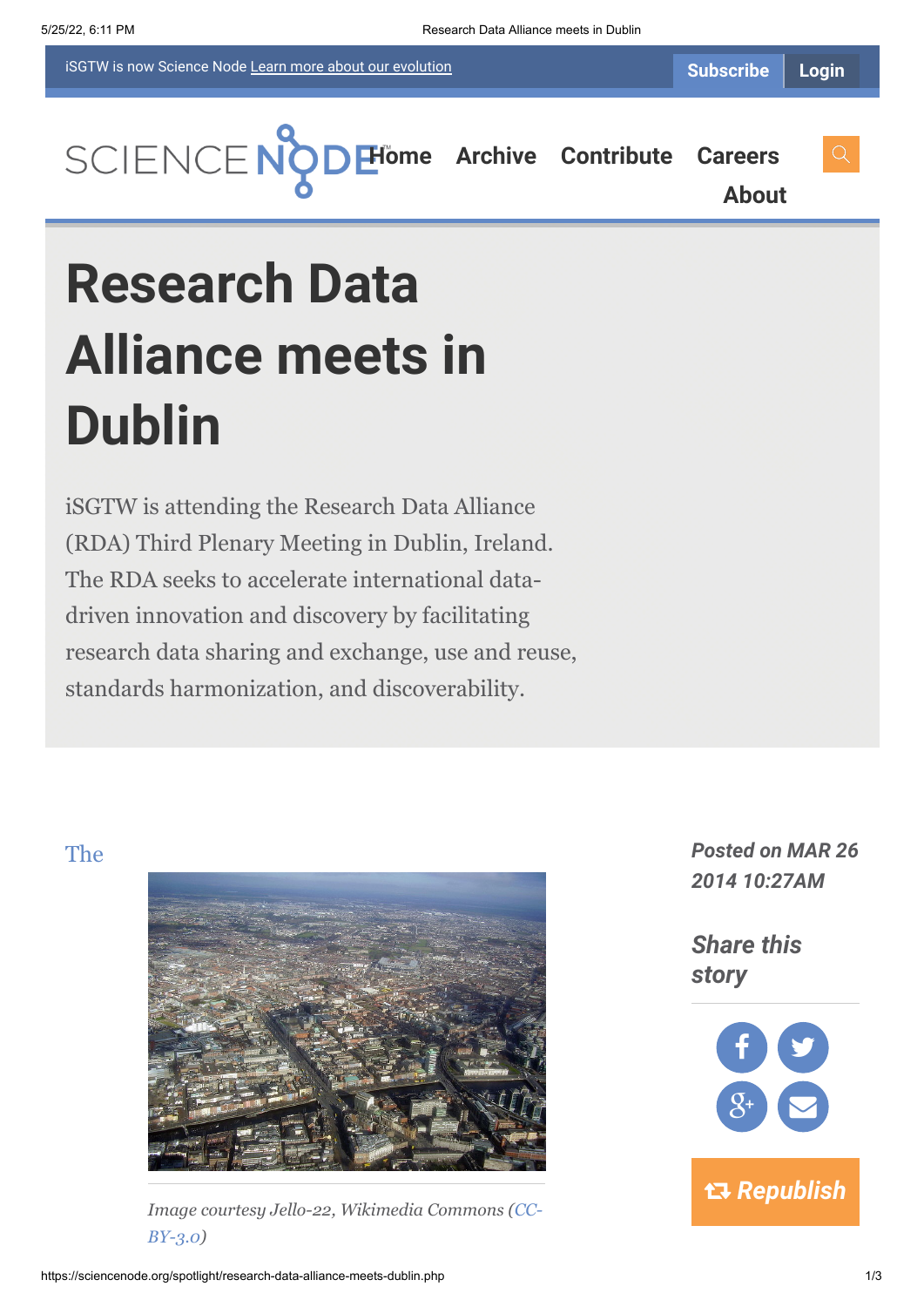#### 5/25/22, 6:11 PM Research Data Alliance meets in Dublin

# [Research Data Alliance \(RDA\) Third Plenary](https://rd-alliance.org/rda-third-plenary-meeting.html)

Meeting kicked off in Dublin, Ireland, earlier today. *iSGTW* is attending the event, which features various discussion groups and panel sessions, focusing on topics ranging from data publication [and reuse to standards and discoverability. Milena](https://www.rd-alliance.org/milena-%C5%BEic-fuchs.html) Žic Fuchs, who last week told *iSGTW* about the barriers to data sharing that exist in the [humanities, will be giving a keynote address at](http://www.isgtw.org/feature/digital-humanities-overcoming-barriers-data-sharing) the event on Friday. Following this, [Mark Parsons](https://rd-alliance.org/about/organization/key-profiles/mark-parsons.html), the newly appointed secretary general of the RDA, will [also chair a session. In an interview last month, he](http://www.isgtw.org/feature/data-without-borders-research-data-alliance) explained that the RDA is "working towards a culture change in terms of how we treat data and data providers".

Be sure to check *iSGTW* next week for our full roundup of the event. In the meantime, you can follow us *on [Twitter,](https://twitter.com/search?q=isgtw&src=typd) [Facebook](https://www.facebook.com/pages/International-Science-Grid-This-Week/141926395796), and [Google+](https://plus.google.com/100076081909774278210/posts) for updates under the hashtag [#RDAPlenary.](https://twitter.com/search?q=%23RDAPlenary&src=hash)*

*- Andrew Purcell*